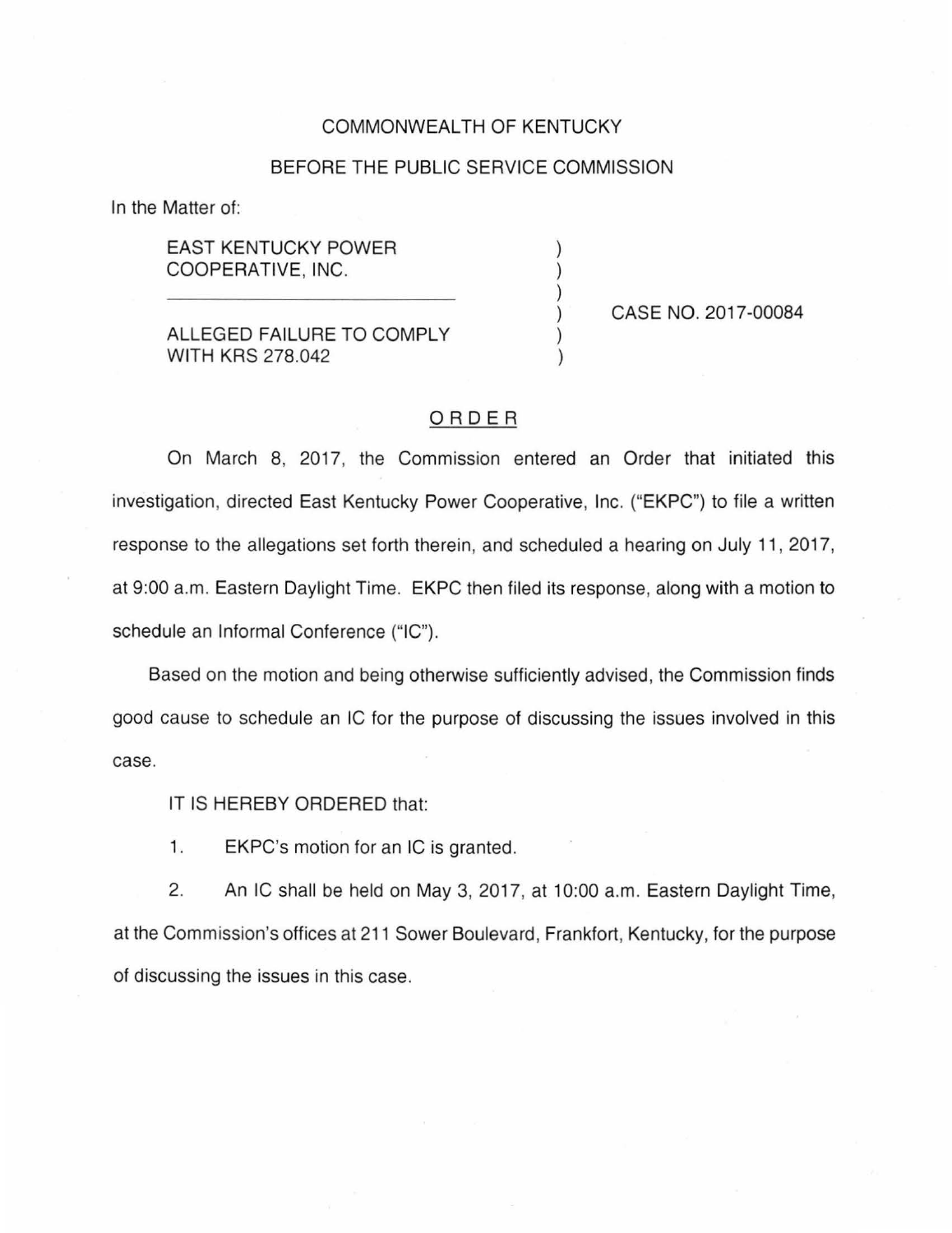By the Commission

ENTERED APR 12 2017 KENTUCKY PUBLIC SERVICE COMMISSION

ATTEST: Jathews  $\overline{M}$ Executive Director